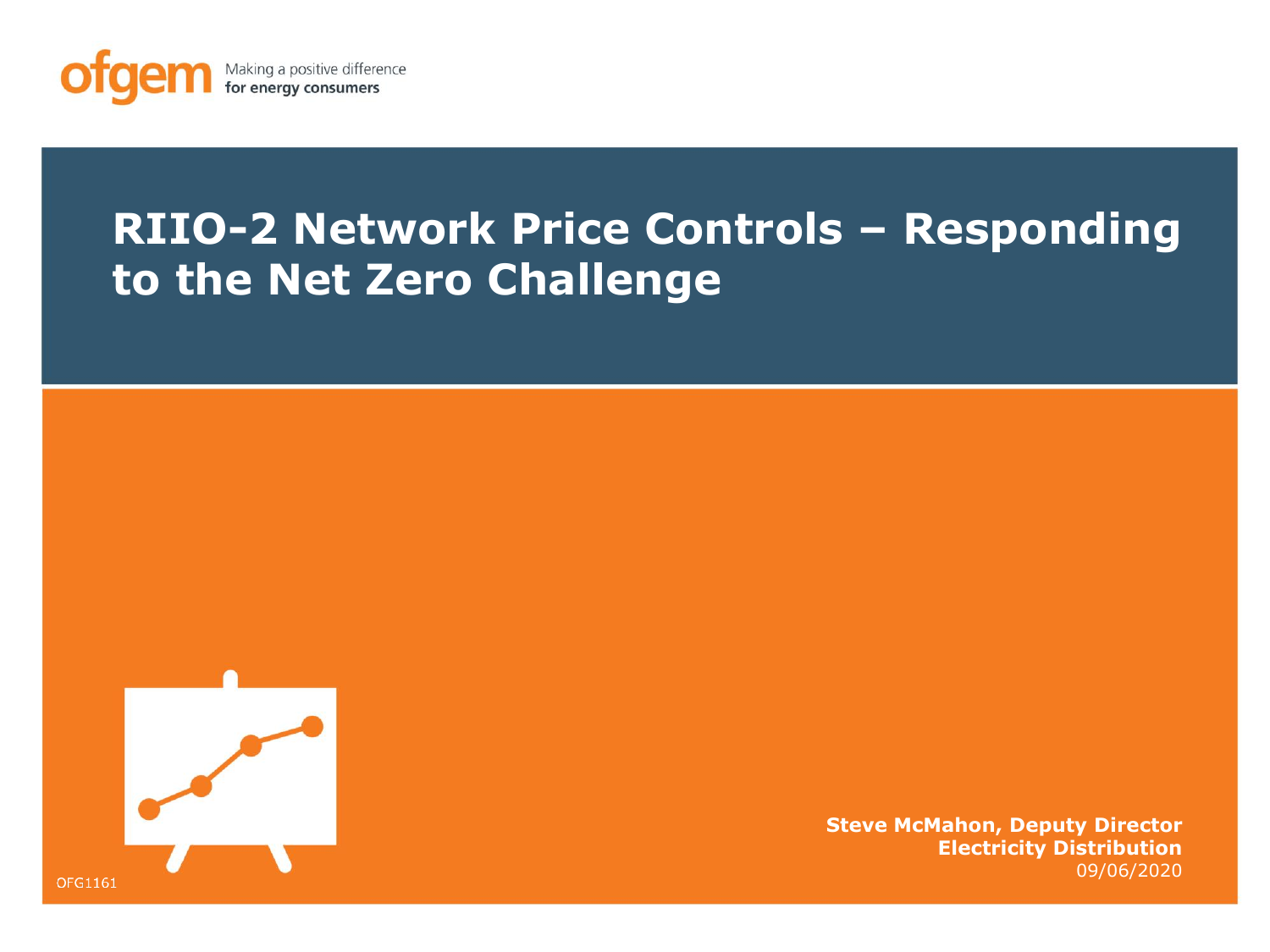#### king a positive difference for energy consumers

## quarter of the average dual fuel bill **Energy network price controls form a**



**Network Companies are natural monopolies**

- Price controls are a very important part of our regulatory arrangements.
- We set a limit on the amount of revenue that companies can collect for a future period that reflects their efficient costs
- Network revenues amount to around £12.5bn per year. This amounts to around £250 per year, or a quarter of average household bills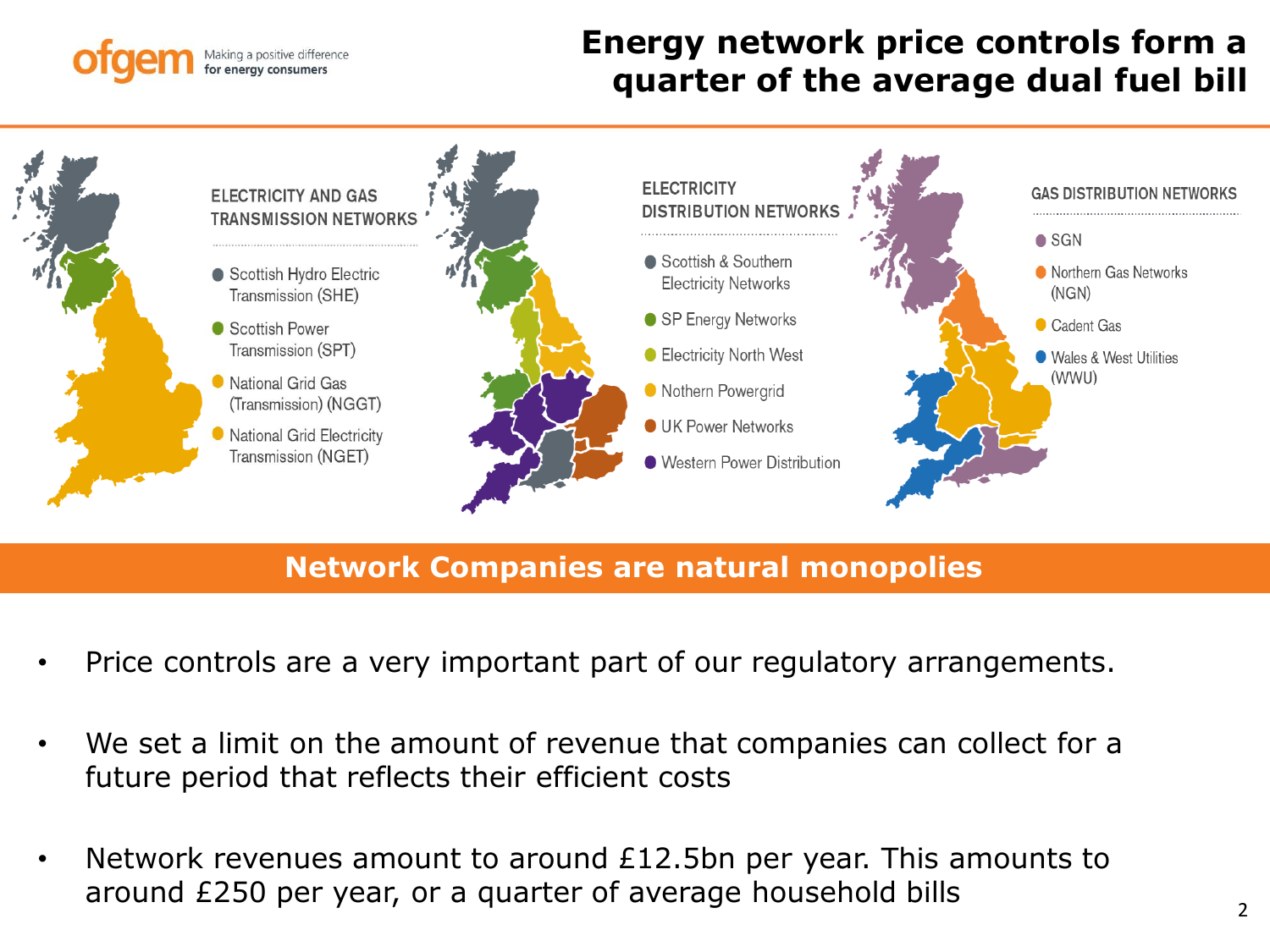

### **Price controls have evolved since privatization, with the RIIO model introduced in 2013**



Under RIIO:

- companies accountable for delivering a high quality of service (through the use of "output" targets);
- financial incentives and a longer price control settlement of eight years to encourage innovation; and
- bias towards capital spending addressed through "totex" allowances, which fixes the proportion of total expenditure – regardless of whether it is capital or operating costs – that is added to the regulated asset base.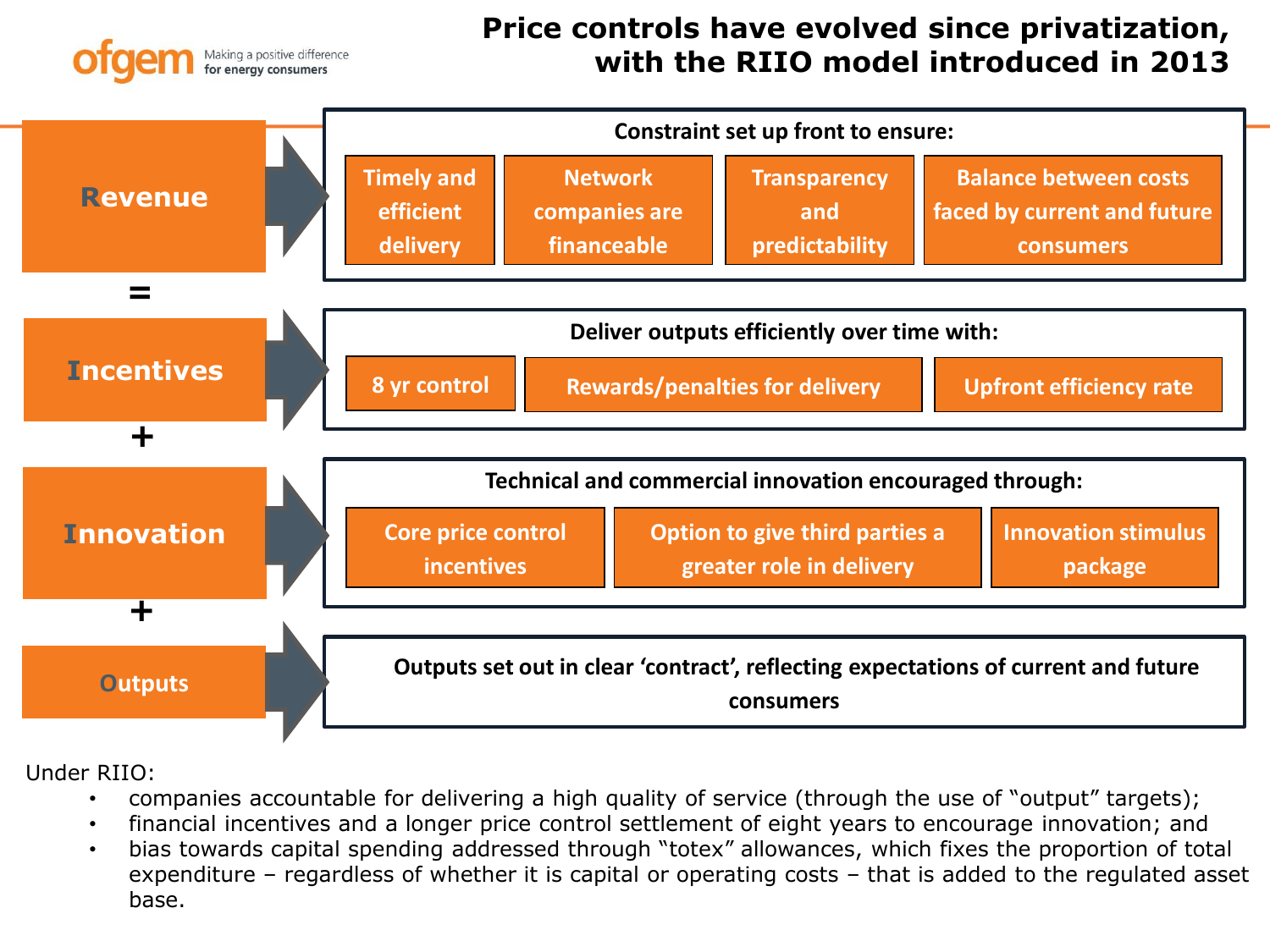#### laking a positive difference for energy consumers

# **In RIIO-1, companies have delivered their output targets with high levels of reliability and customer satisfaction**

RIIO has driven improvements in service levels and innovation

- ➢ Record levels of customer satisfaction, with companies performing well on output targets
- ➢ Power cuts on local grids are sharply lower (see graph at side). Electricity and gas networks are currently 99.99% reliable.
- $\triangleright$  Innovation spending is at its highest and could deliver £8bn of benefits for consumers.
- $\geq$  25% of all electricity generation are now connected to lower voltage networks.

But company returns have also been at the higher end of expectations, which is why our tough new price control proposals will cut returns to save money

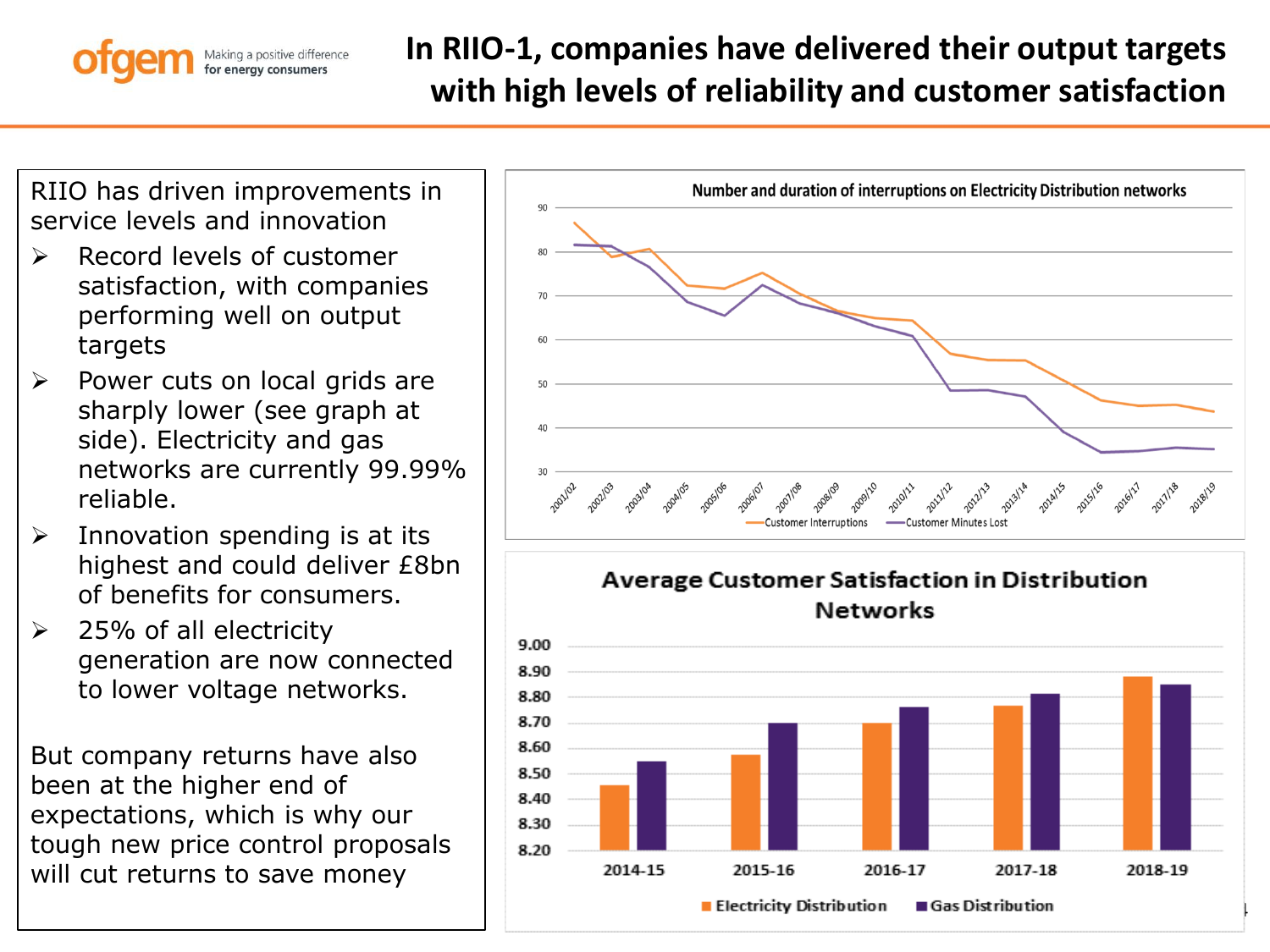

**Driving value for existing consumers in RIIO-2**



### **Our proposals include:**

- **Cutting the allowed return on equity** to better align with current market conditions, and the risks facing networks, saving billions for 'green' upgrades
- Targeting **outputs and incentives** on the things that really matter to consumers
- Tough **scrutiny of spending plans** through Enhanced Engagement process
- Retaining **strong incentives to be cost-efficient**, but reducing the overall strength from RIIO-1 so consumers see a greater share of the gains from underspends
- Introducing **additional protections** to avoid the risk of excessive returns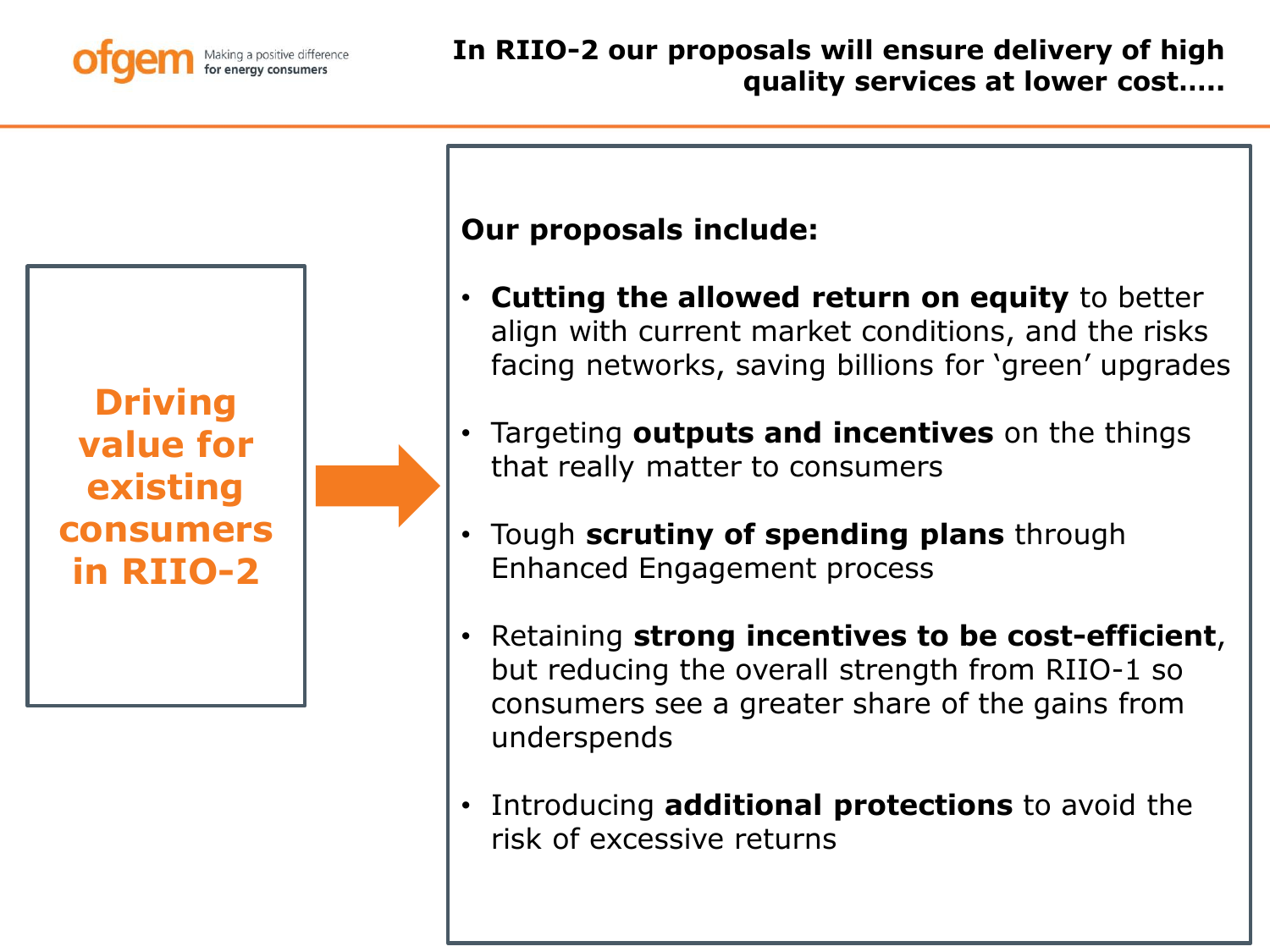

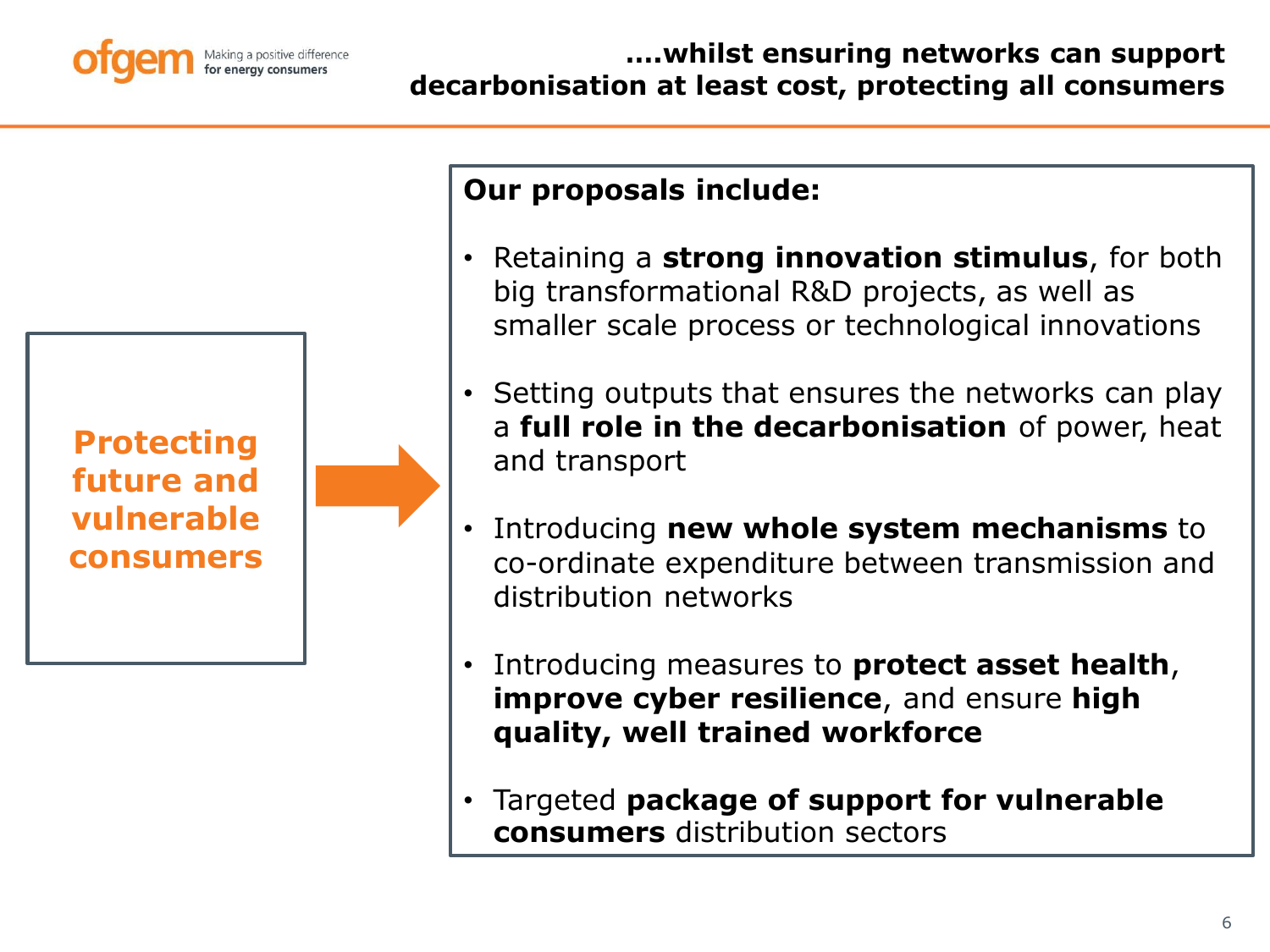

- There is currently no single pathway to Net Zero, and we don't know how much it will cost to hit the target.
- In the meantime, we have made it clear that decarbonisation at lowest cost is one of our core corporate priorities as an independent economic regulator.
- As a regulator, we intend to regulate the energy networks so they can:
	- support ten million electric vehicles on our roads by 2030;
	- proactively support the coordinated expansion of the offshore transmission grid by 2030;
	- expand the range of possibilities for decarbonising heat, such as hydrogen, through greater use of innovation.
- **Through RIIO-2 our broad strategy is to encourage the networks to be as efficient as they can possibly be on running costs and the cost of capital, so we make support the new investment required while keeping bills affordable for consumers**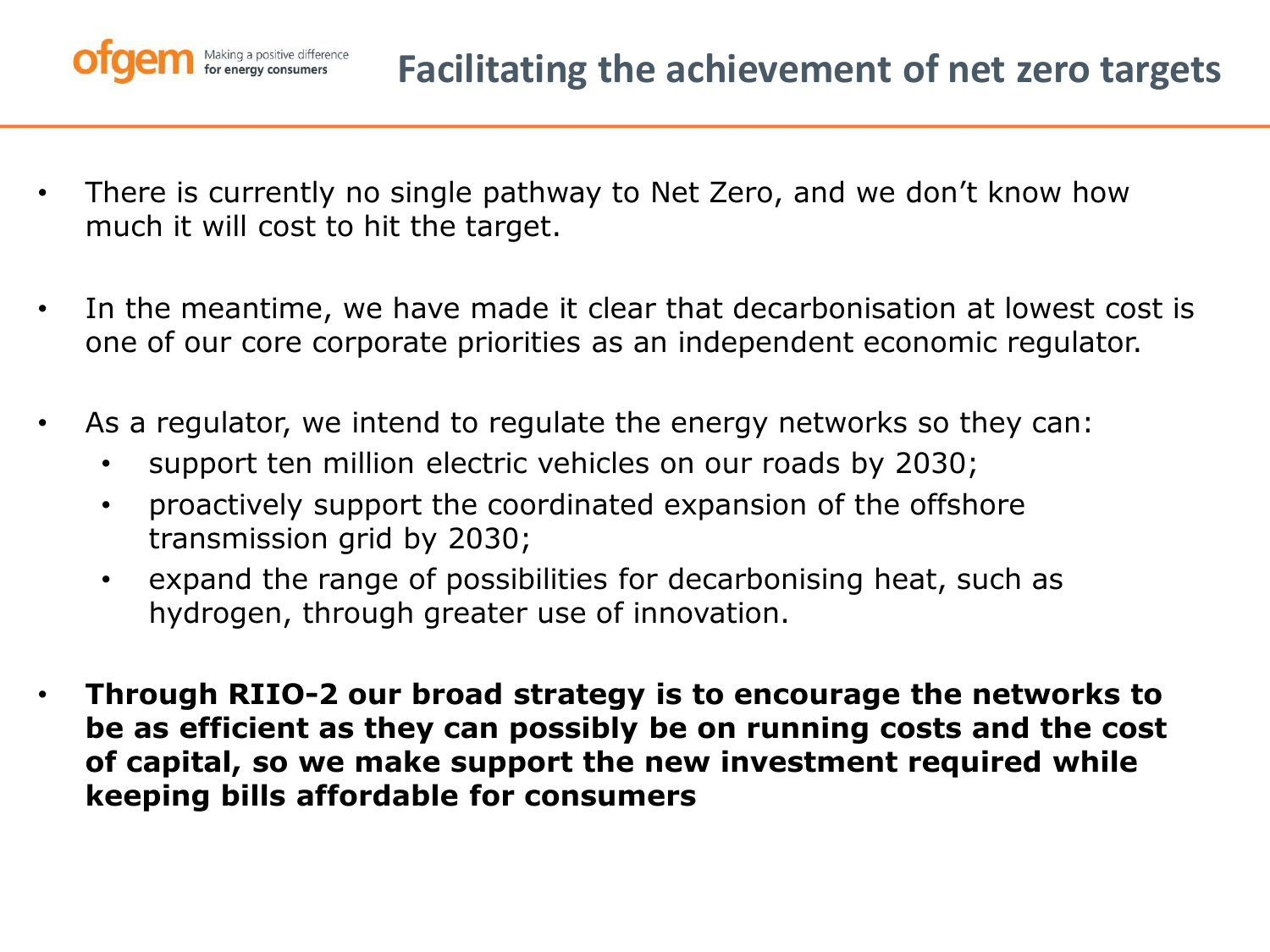

- There are two ways in which RIIO-2 will differ from its predecessor controls because of the net zero imperative.
- Firstly, our decisions on price controls need to be closely co-ordinated with those of policymakers in Government, and supportive of the UK's long-term infrastructure strategy and plans.
- Secondly, we intend to write a suite of net zero investment and innovation mechanisms which gives us the flexibility to dial allowances for investment or innovation up or down as policy for net zero continues to evolve, for any of the networks at any time.
- **In both these dimensions therefore, RIIO-2 will be materially different to our previous price controls.**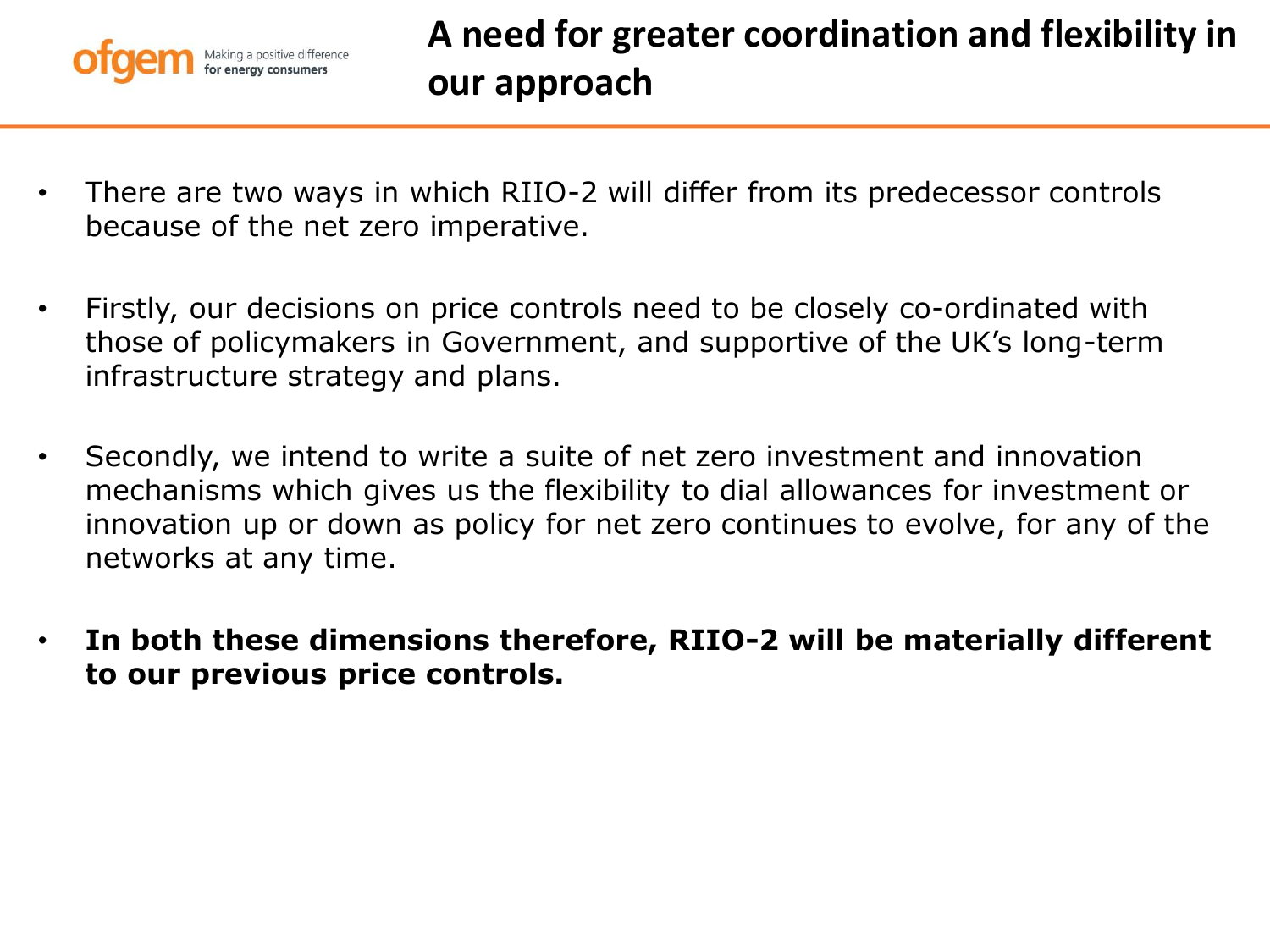

- The next electricity distribution price control (RIIO-ED2) starts two years later in April 2023 and raises some key questions:
	- o How should investment in the local grids respond to more renewable energy being produced locally?
	- o How should it respond to a rapid take-up of electric vehicles, and the need for a national network of charging points?
	- o How far should it anticipate potential increases in electricity flows caused by the decarbonisation of heat, including the possibility that different parts of the country may opt for different solutions?
- We are approaching RIIO-ED2 very much with the attitude that meeting net zero at lowest cost may require a different approach compared to the other network sectors, particularly in areas such as anticipatory investment.
- **We will work hard with stakeholders through the second half of this year to construct an effective methodological framework that will allow good decisions to be taken for the key questions above.**